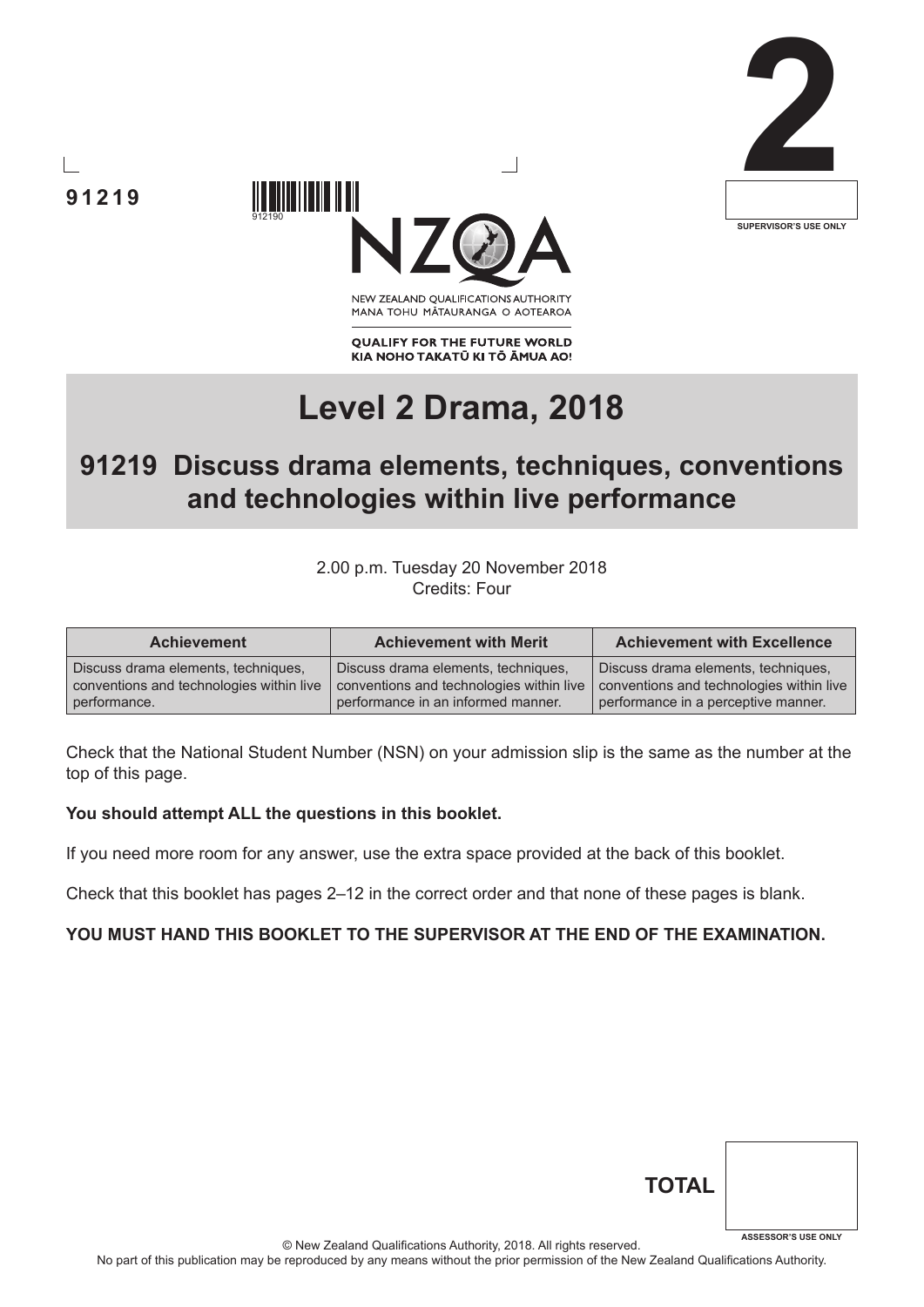**ASSESSOR'S USE ONLY**

In this paper you need to refer to at least TWO live performances that you have seen or participated in **this year**:

• Question One is about a drama (either devised or scripted) in which you performed.

- Question Two is about a live theatre performance that you have seen OR performed in.
- Question Three is about a live theatre performance that you have seen.

You may find this list of terms useful.

- **Elements** refer to role, time, place, situation, action, tension, mood, contrast, focus, and symbol.
- **Conventions** refer to ways of working in drama or theatre that explore meaning, deepen understanding, or are established practices, for example freeze frame or spoken thoughts.
- **Techniques** refer to use of voice, body, movement, and space.
- **Technologies** refer to sound, lighting, set, costume, properties, stage design, special effects, and make-up.

## **QUESTION ONE: DRAMA TECHNIQUES**

To answer this question, refer to a drama (either devised or scripted) **you performed in** this year.

Title:

Character that you will discuss:

(a) What was a moment of tension that the character was involved in? In your description, include details of the situation and action.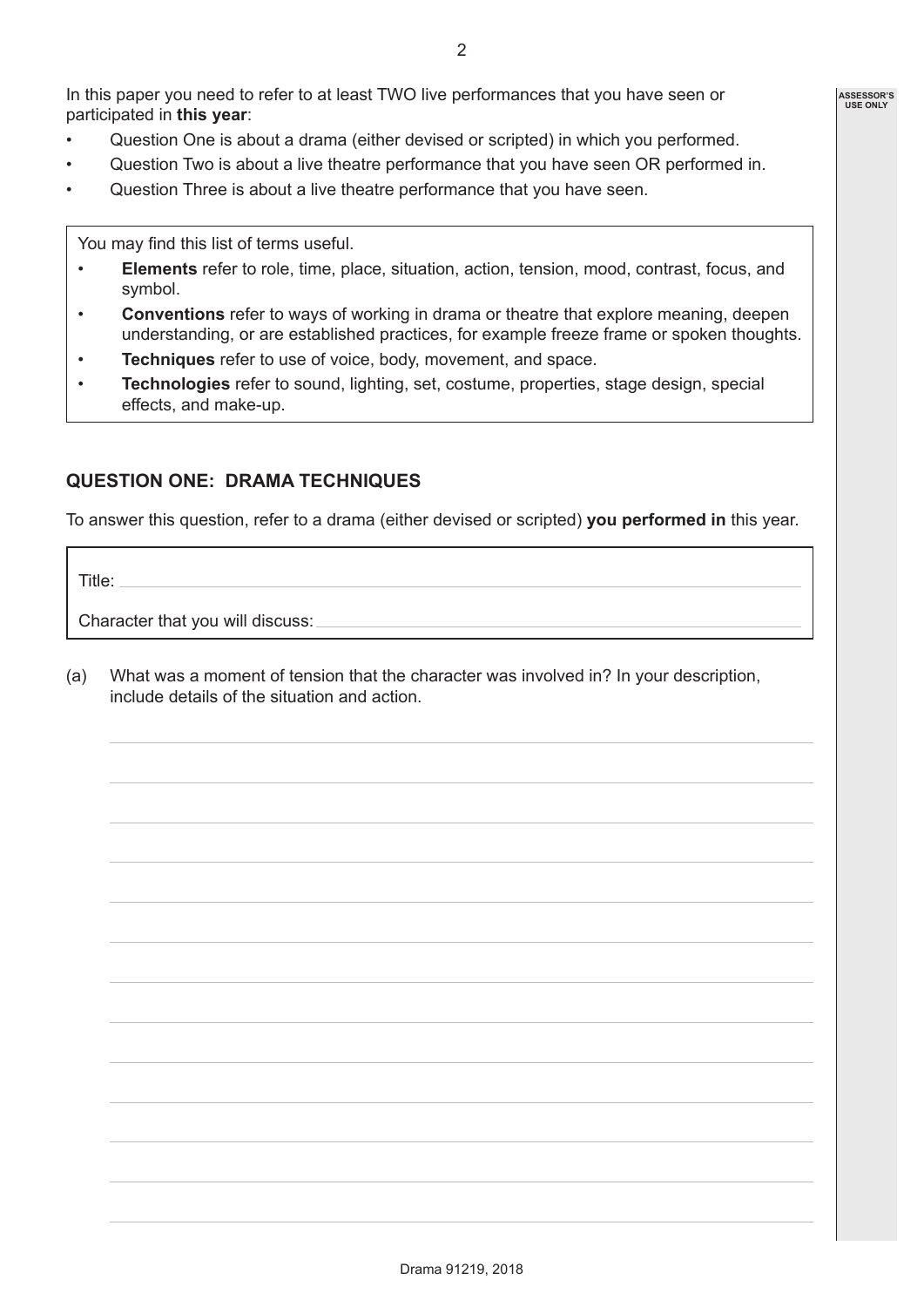| answer. |  |  |  |
|---------|--|--|--|
|         |  |  |  |
|         |  |  |  |
|         |  |  |  |
|         |  |  |  |
|         |  |  |  |
|         |  |  |  |
|         |  |  |  |
|         |  |  |  |
|         |  |  |  |
|         |  |  |  |
|         |  |  |  |
|         |  |  |  |
|         |  |  |  |
|         |  |  |  |
|         |  |  |  |
|         |  |  |  |
|         |  |  |  |
|         |  |  |  |
|         |  |  |  |
|         |  |  |  |
|         |  |  |  |
|         |  |  |  |
|         |  |  |  |
|         |  |  |  |
|         |  |  |  |
|         |  |  |  |
|         |  |  |  |
|         |  |  |  |
|         |  |  |  |

 $\overline{\phantom{a}}$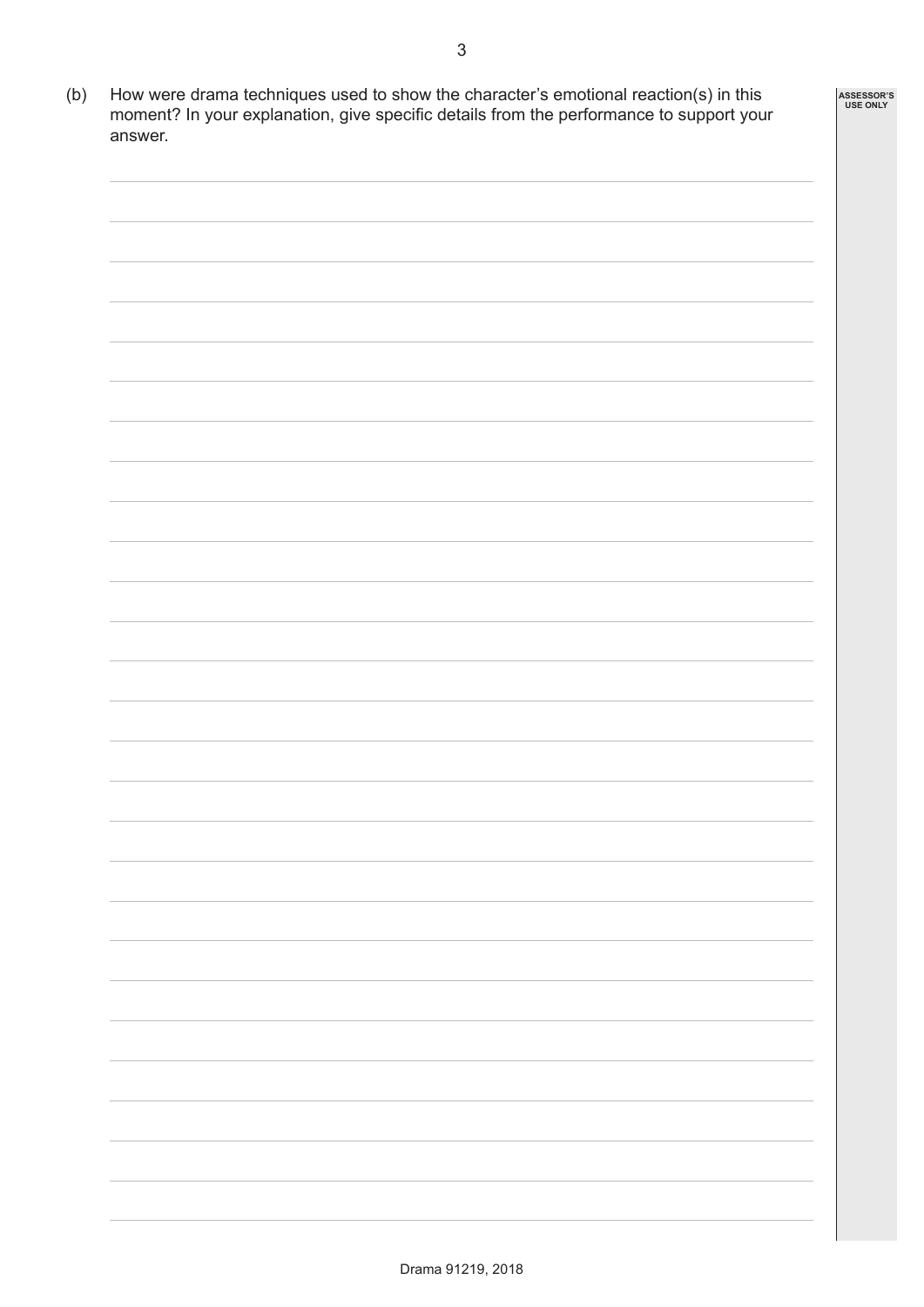(c) What did the character's emotional reaction show about the impact of tension on people and their lives? **ASSESSOR'S USE ONLY**

In your discussion, you could consider one or more of the following:

- The impact the tension had on the character's situation.
- The impact the tension had on the rest of the drama.
- What was revealed about human nature.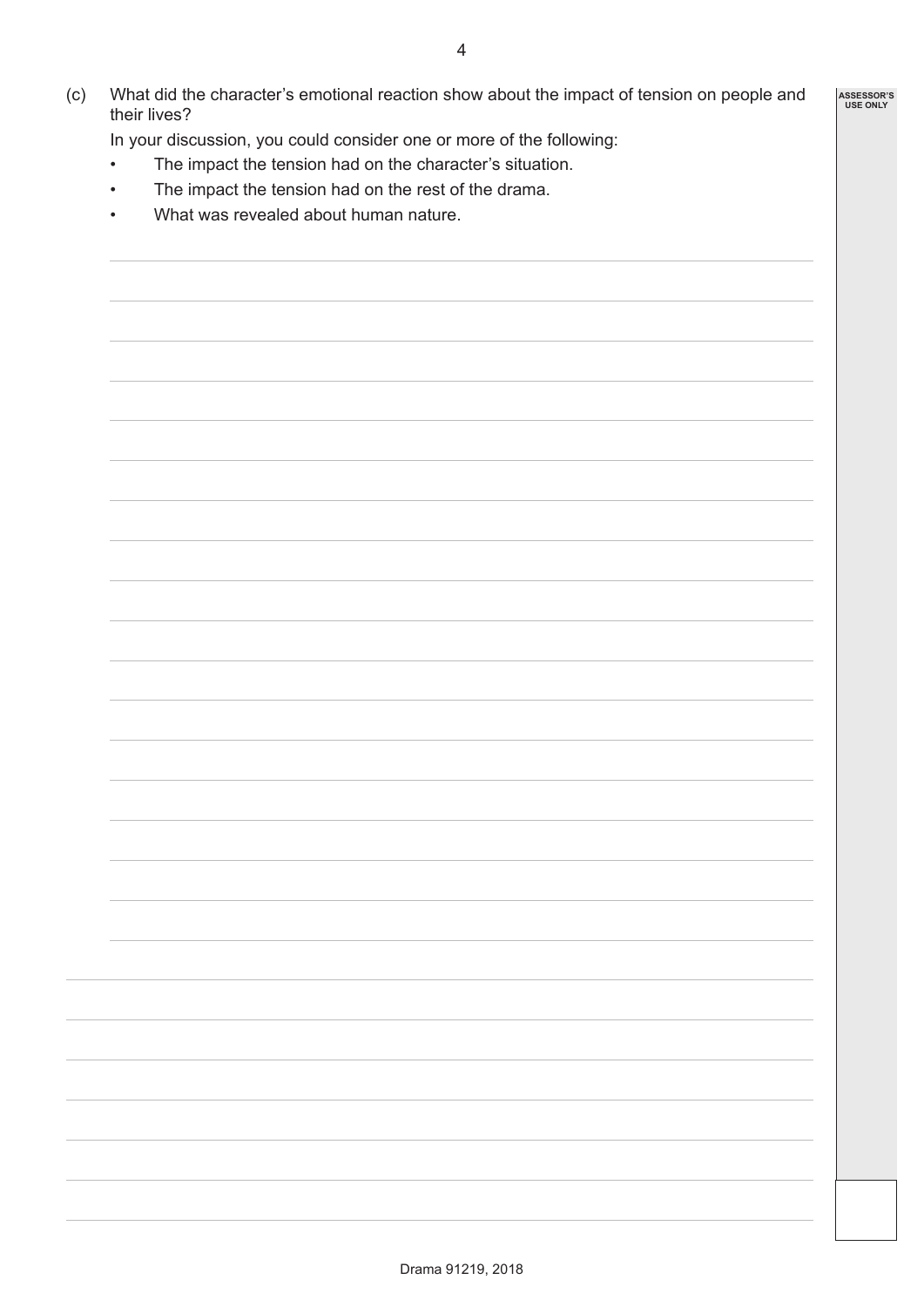#### **QUESTION TWO: SYMBOLIC MEANING**

To answer this question, refer to a live theatre performance you have seen, OR performed in, this year.

Title of the performance:

Select  $(V)$  ONE of the following components that was used to reveal greater meaning to the audience:

|  | vmbo |
|--|------|
|--|------|

ol and Indian I Significant prop I Supportant sound or song

**ASSESSOR'S USE ONLY**

(a) Describe a symbol, significant prop OR important sound or song in the performance. You could provide a physical description and details of how it appeared, and/or describe how it was used in the performance.

You may sketch and make annotations in the space below to support your answer.

**More space for this answer is available on the next page.**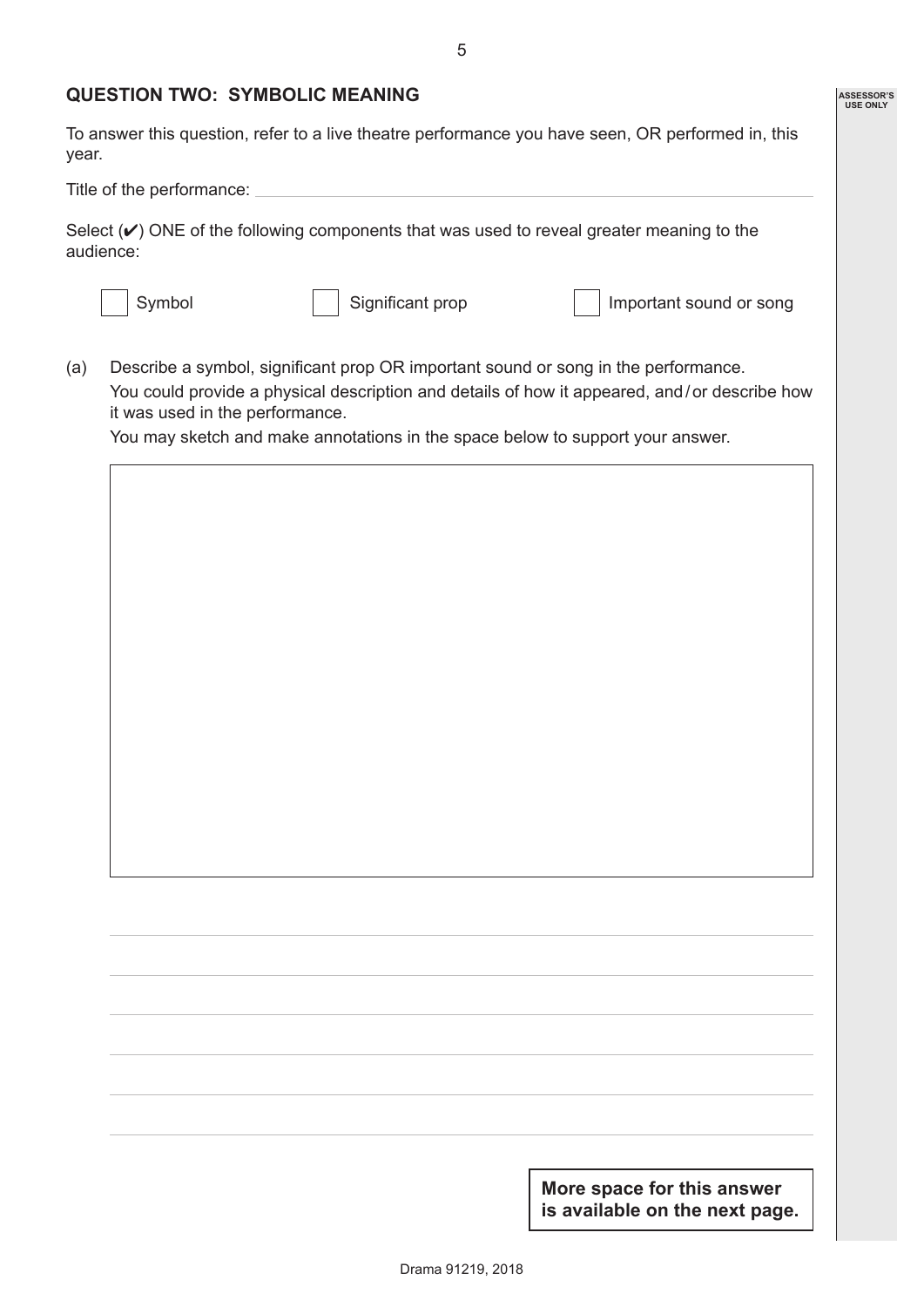(b) What meaning did the symbol, significant prop OR important sound or song communicate to the audience?

In your discussion, you **must** consider one or more of the following:

- How it changed or developed throughout the performance.
- Key ideas communicated in the performance.
- How the use of the symbol, significant prop, or important sound or song might challenge members of an audience to reflect on issues in their society.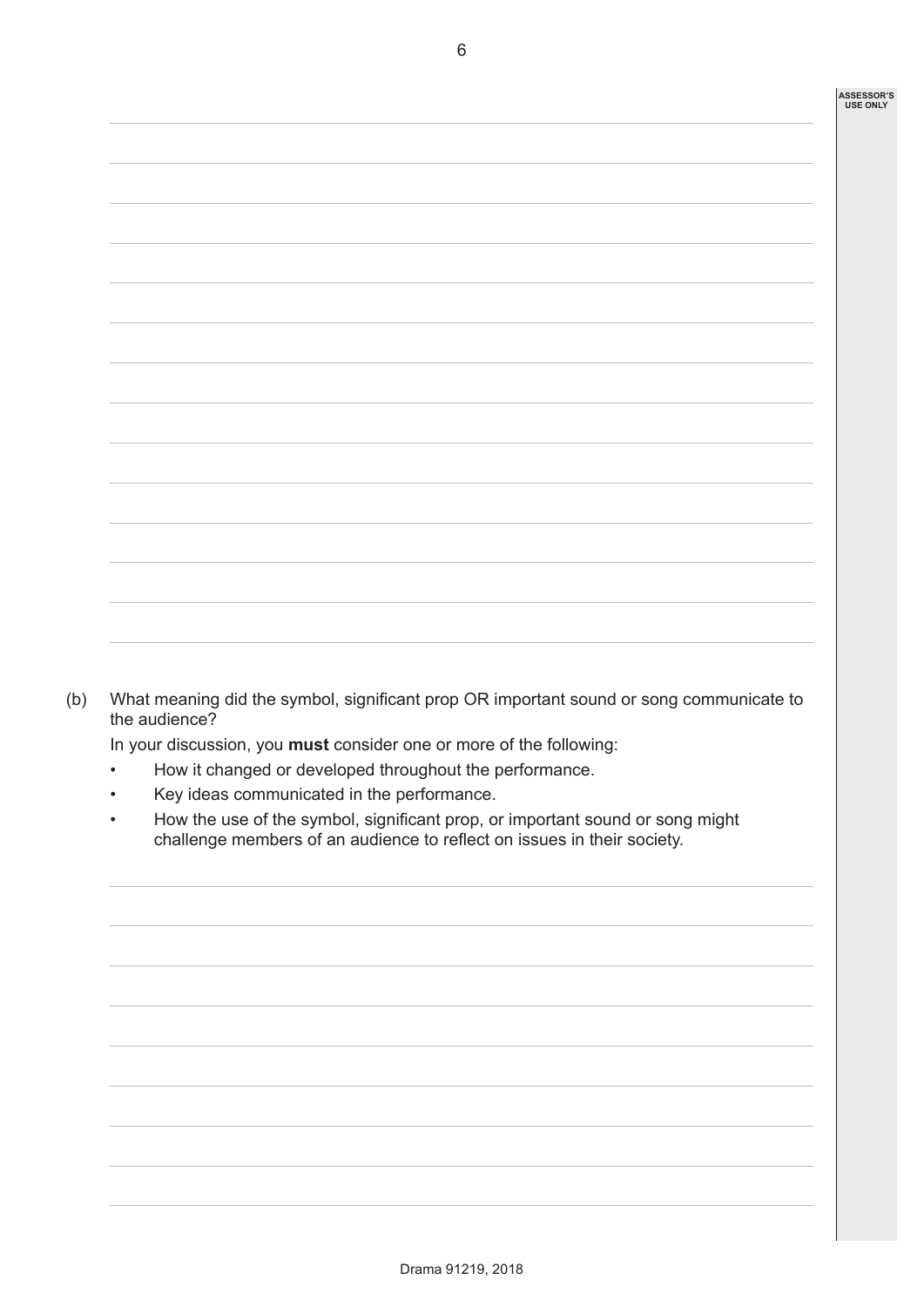| ASSESSOR'S<br>USE ONLY |
|------------------------|
|                        |
|                        |
|                        |
|                        |
|                        |
|                        |
|                        |
|                        |
|                        |
|                        |
|                        |
|                        |
|                        |
|                        |
|                        |
|                        |
|                        |
|                        |
|                        |
|                        |
|                        |
|                        |
|                        |
|                        |
|                        |

 $\overline{\phantom{a}}$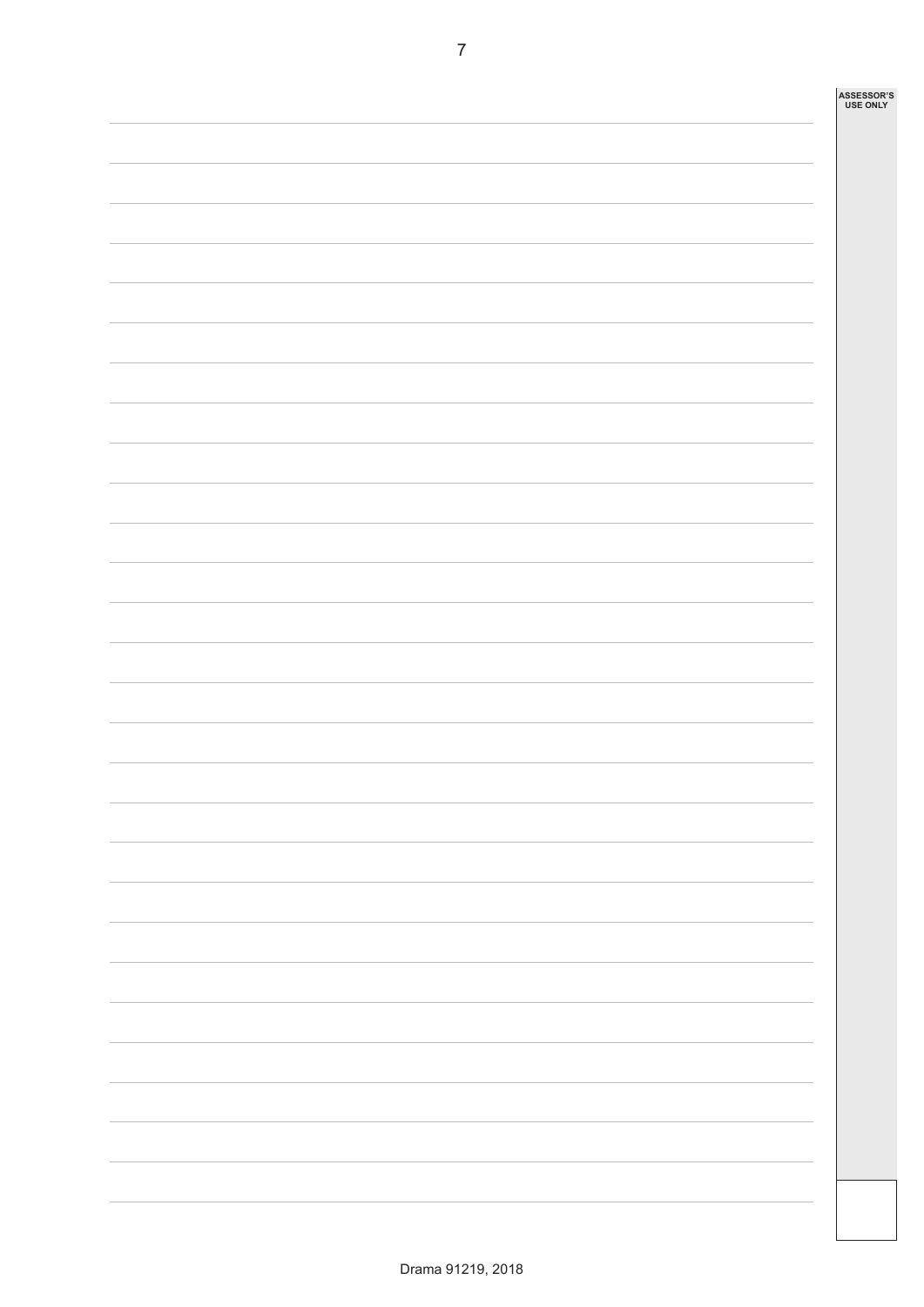**ASSESSOR'S USE ONLY**

### **QUESTION THREE: PERFORMANCE SPACE**

To answer this question, refer to a live theatre performance **you have seen** this year.

Title:

Playwright/theatre company: \_

Identify ONE important moment in the performance during which space was used to reveal greater meaning to the audience.

(a) Describe, in detail, the layout of the performance space in the chosen moment. Give details of the staging, set design, and /or placement of the audience and the performers. You may sketch and make annotations in the box below to support your answer.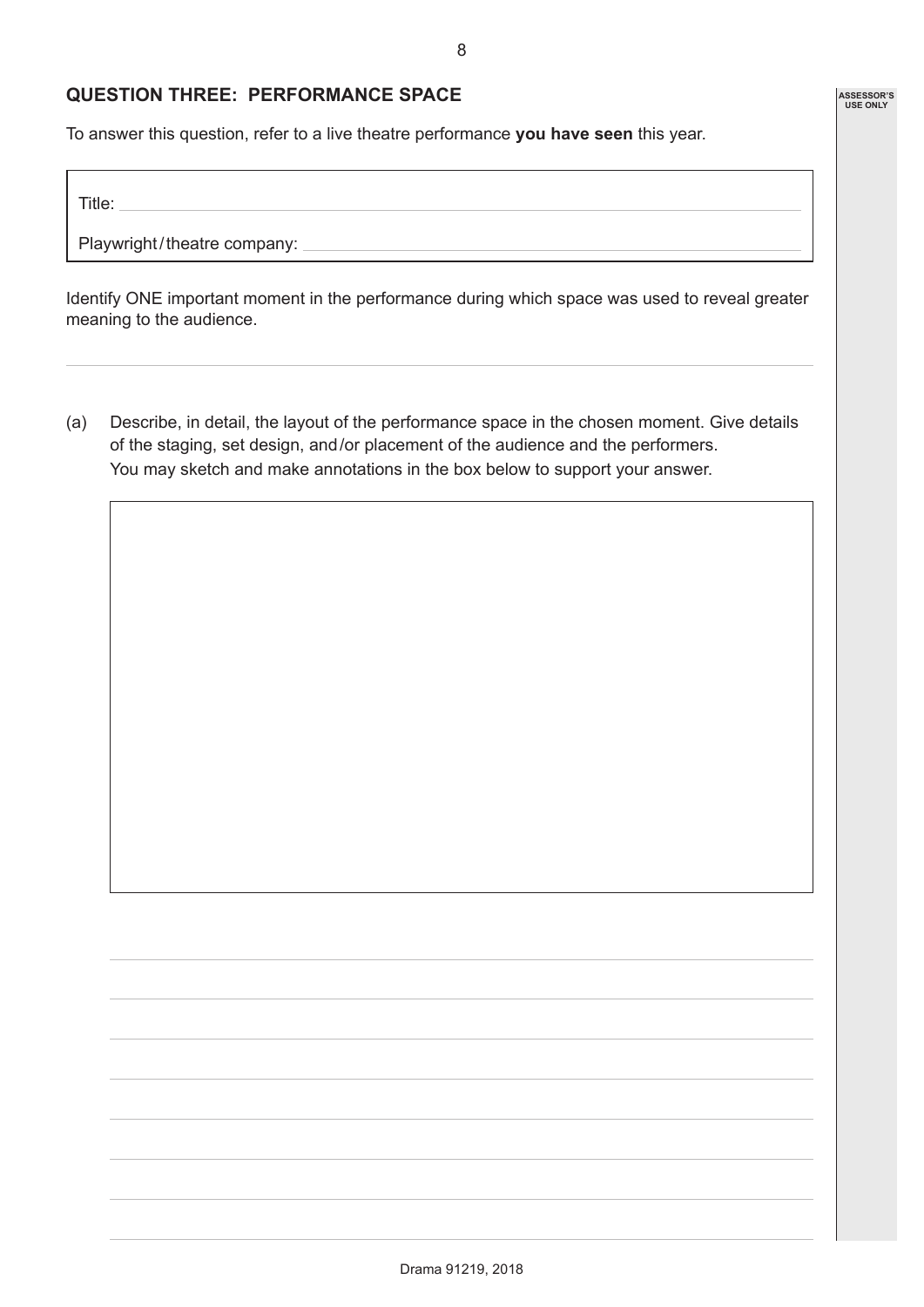| ,我们也不会有什么?""我们的人,我们也不会有什么?""我们的人,我们也不会有什么?""我们的人,我们也不会有什么?""我们的人,我们也不会有什么?""我们的人                                 |  |
|------------------------------------------------------------------------------------------------------------------|--|
|                                                                                                                  |  |
|                                                                                                                  |  |
| ,我们也不会有什么。""我们的人,我们也不会有什么?""我们的人,我们也不会有什么?""我们的人,我们也不会有什么?""我们的人,我们也不会有什么?""我们的人                                 |  |
|                                                                                                                  |  |
|                                                                                                                  |  |
|                                                                                                                  |  |
| and the control of the control of the control of the control of the control of the control of the control of the |  |

9

- (b) How was the performance space used to communicate greater meaning? In your discussion, you could consider one or more of the following:
	- What the performers' use of the space in this moment revealed.
	- Messages developed throughout the performance.
	- The social and cultural rules around use of space.
	- How the use of space in the performance relates to how we use space in our lives.

Give specific details from the performance to support your answer.

**More space for this answer is available on the next page.**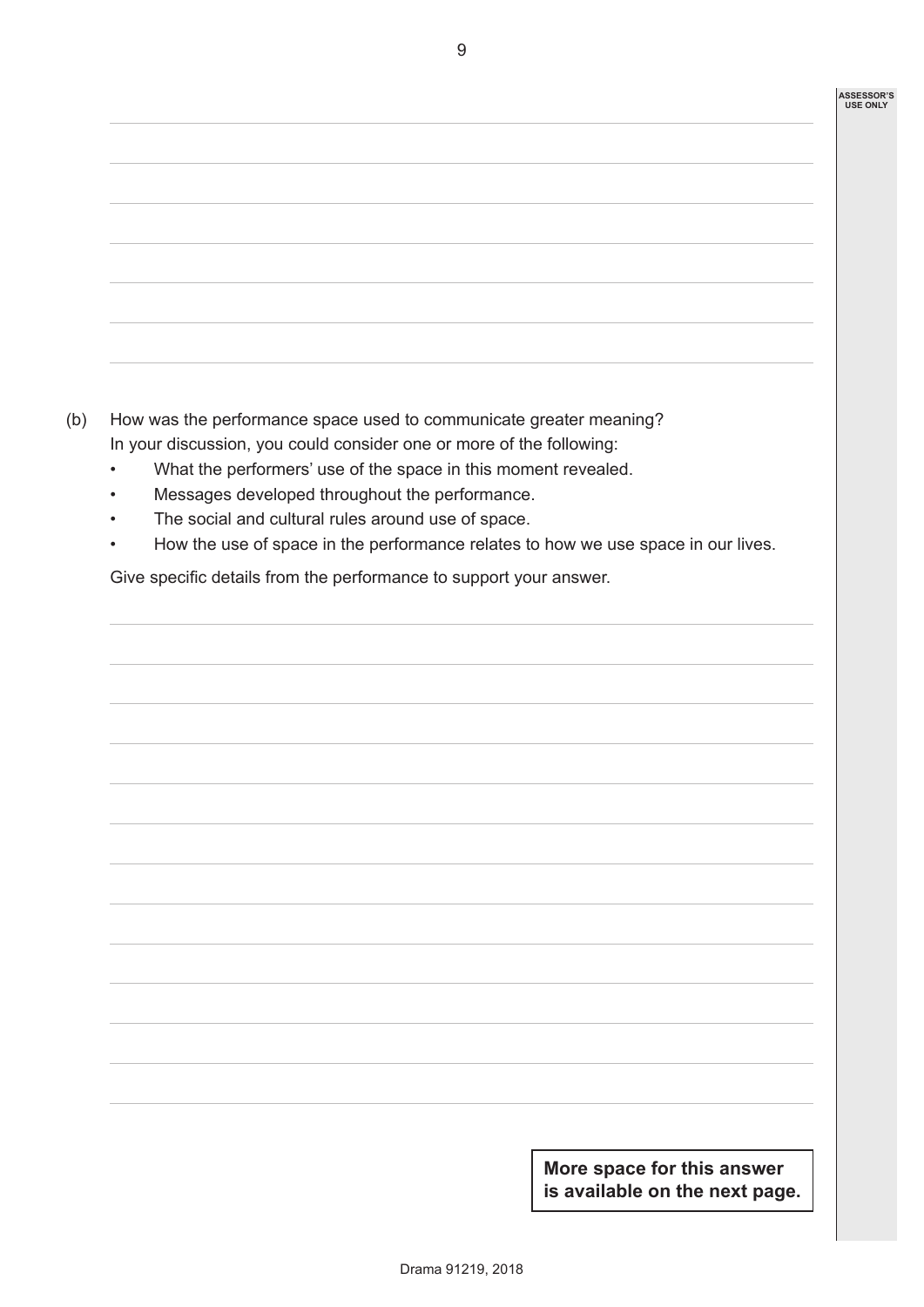| ASSESSOR'S<br>USE ONLY |
|------------------------|
|                        |
|                        |
|                        |
|                        |
|                        |
|                        |
|                        |
|                        |
|                        |
|                        |
|                        |
|                        |
|                        |
|                        |
|                        |
|                        |
|                        |
|                        |
|                        |
|                        |
|                        |
|                        |
|                        |
|                        |
|                        |
|                        |
|                        |
|                        |
|                        |
|                        |
|                        |
|                        |
|                        |
|                        |
|                        |
|                        |
|                        |
|                        |
|                        |
|                        |
|                        |
|                        |
|                        |
|                        |
|                        |
|                        |
|                        |
|                        |
|                        |